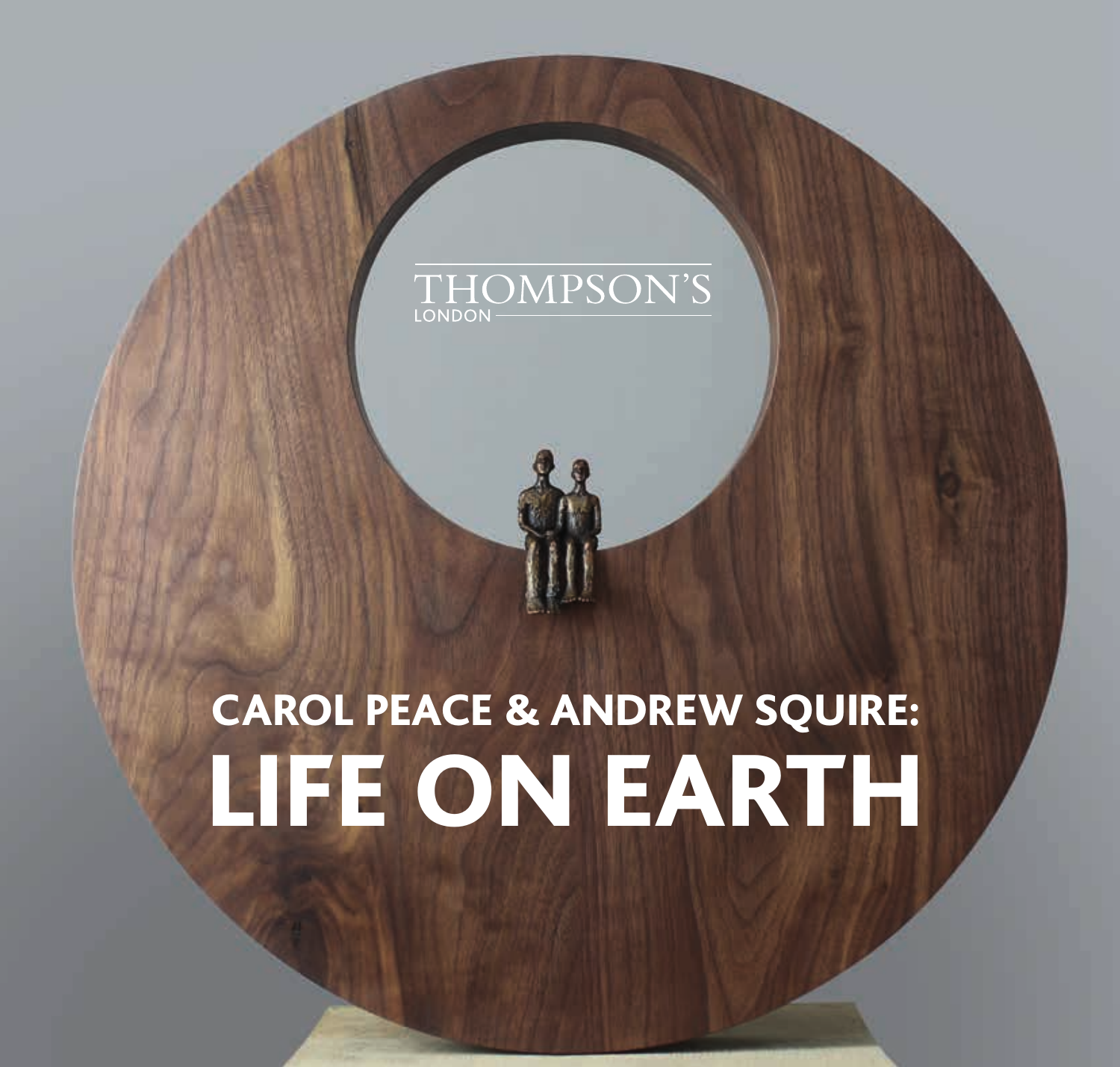All artworks are for sale upon receipt of this catalogue.

Marylebone, London. W1H 5AZ Tel: +44 (0)207 935 3595 www.thompsonsgallery.co.uk

### 2-19 September 2020

# CAROL PEACE & ANDREW SQUIRE: LIFE ON EARTH

Thompson's Gallery proudly presents 'Life on Earth' a dual exhibition of paintings by Andrew Squire and sculpture by Carol Peace. These two bodies of work unite to address issues surrounding the environment, habitat, and coexistence. Squire's animals inhabit colour fields with little vegetation or companionship, conveying an impactful combination of hope and worry for the planet. Peace's ethereal figures are hewn from the Earth's clay, cast in bronze and resin as symbols of joy, coexistence, and remembrance of origin. We invite you to enjoy and explore 'Life on Earth', in two and three dimensions.

More paintings and sculpture are available by each artist and the entire exhibition can be viewed at, **www.thompsonsgallery.co.uk**

#### THOMPSON'S

**CAROL PEACE**







**ANDREW SQUIRE** *Starfish* Oil on canvas 20 x 24 inches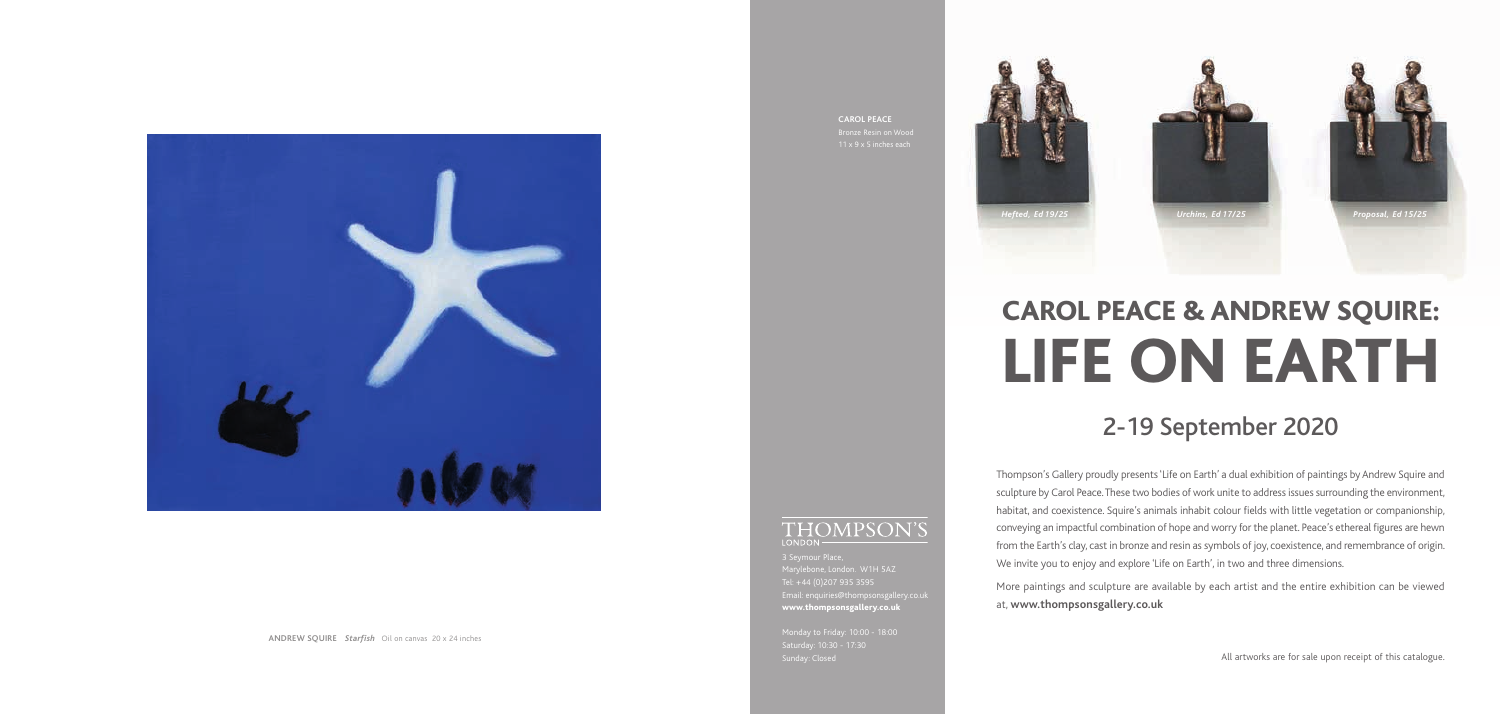

**ANDREW SQUIRE** *Beaver* Oil on canvas 12 x 12 inches







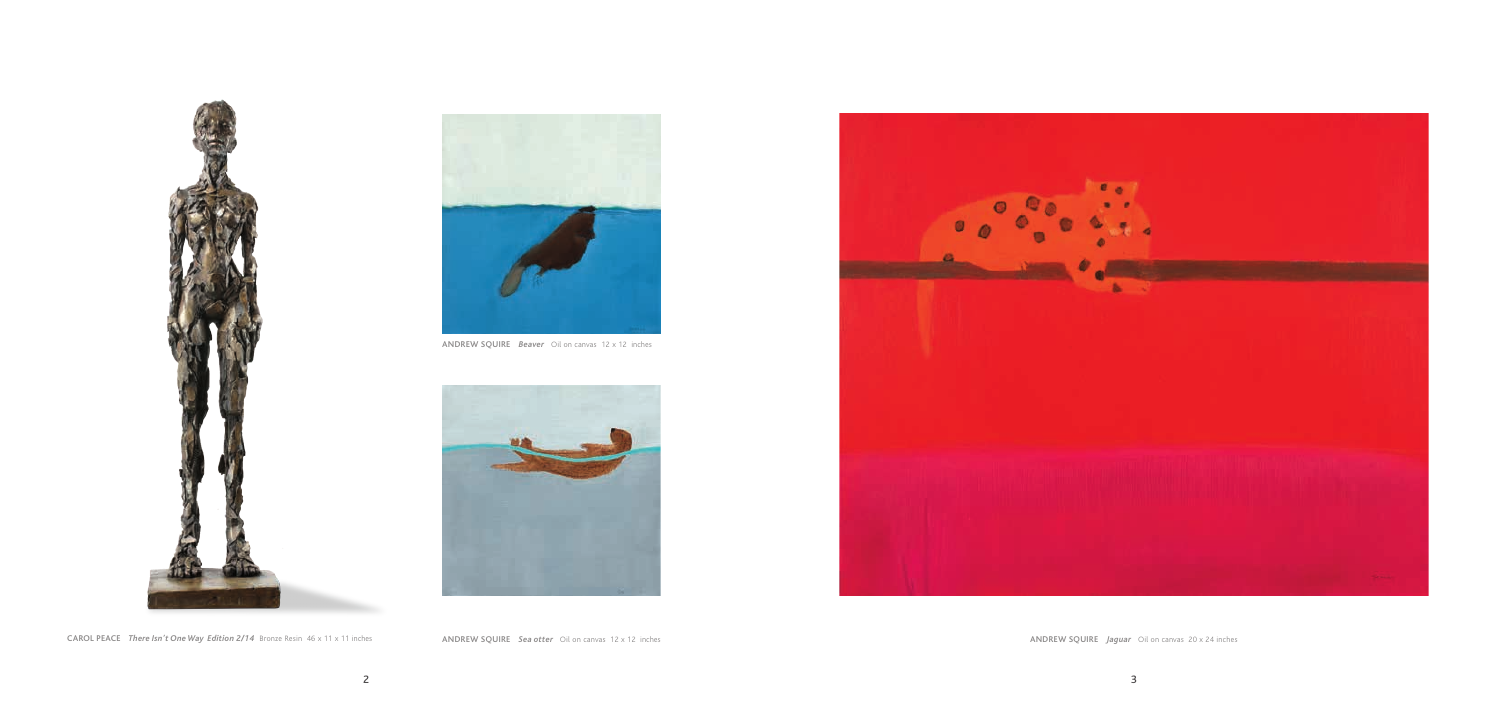



**ANDREW SQUIRE** *Pangolin* Oil on canvas 20 x 24 inches



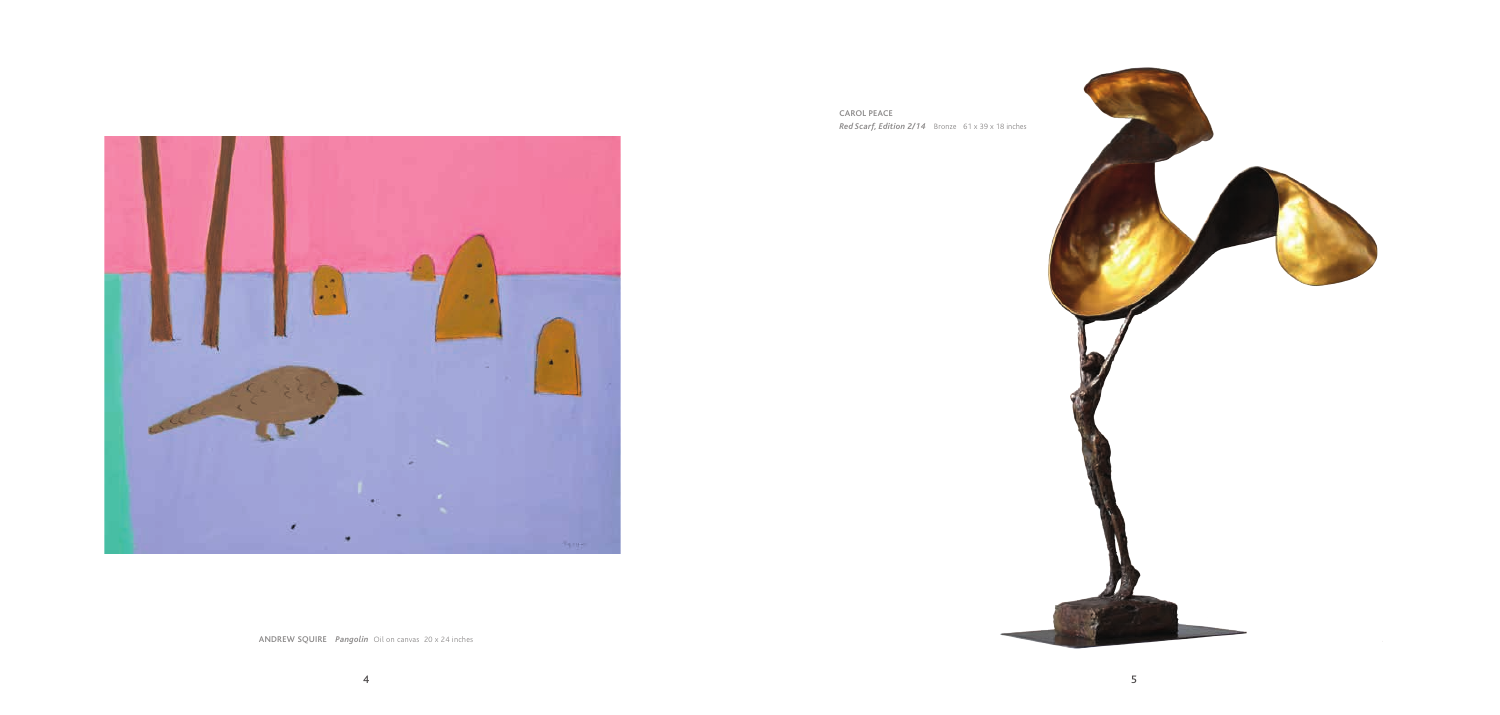



**CAROL PEACE** *Here, Edition 2/25* 35 x 7 x 8 inches **CAROL PEACE** *Allies, Edition 1/25* Bronze Resin 23 x 9 x 5 inches **ANDREW SQUIRE** *Cassowary* Oil on canvas 20 x 24 inches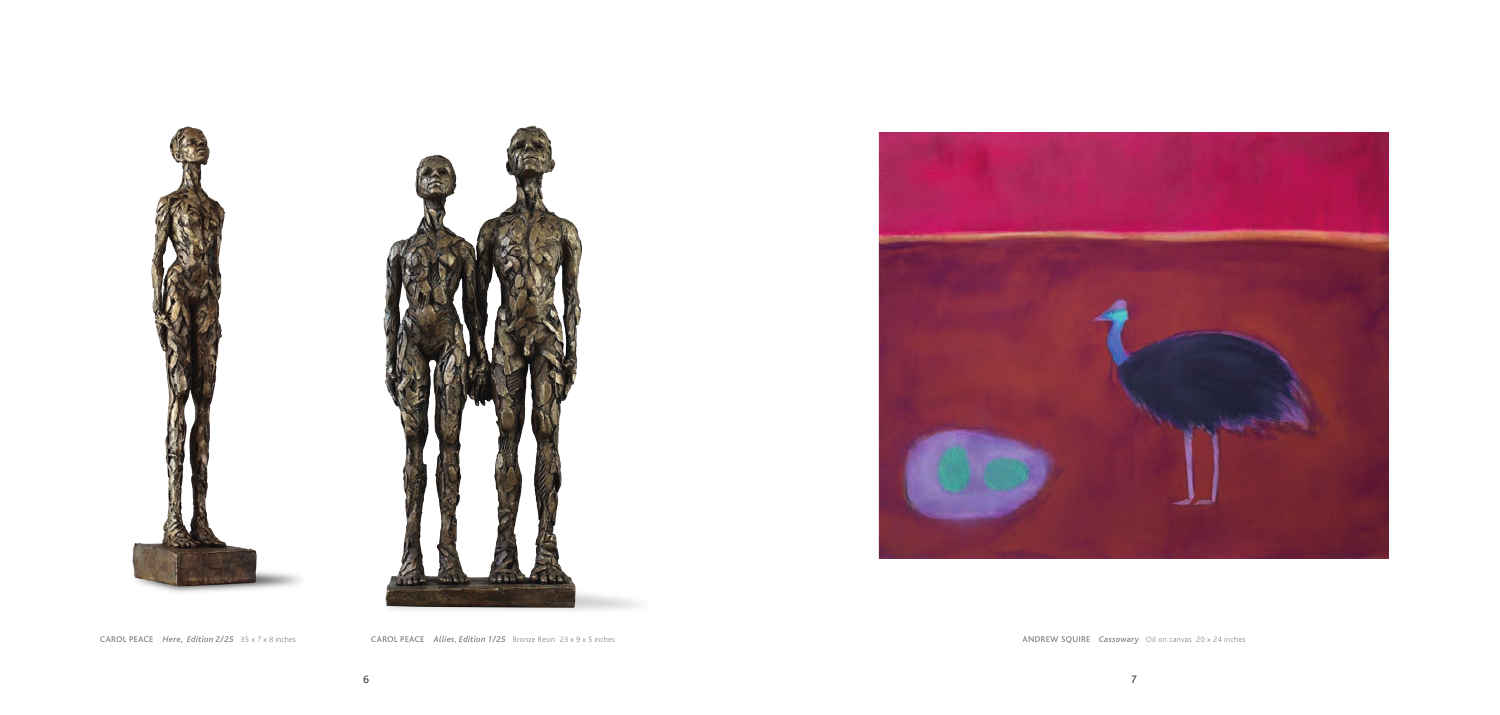**CAROL PEACE** *Family 3, Edition 8/25* Mild Steel and Bronze 32 x 32 x 12 inches





**CAROL PEACE** *Place I, Edition 2/15* Bronze Figure on Iron Resin 16 x 16 x 2 inches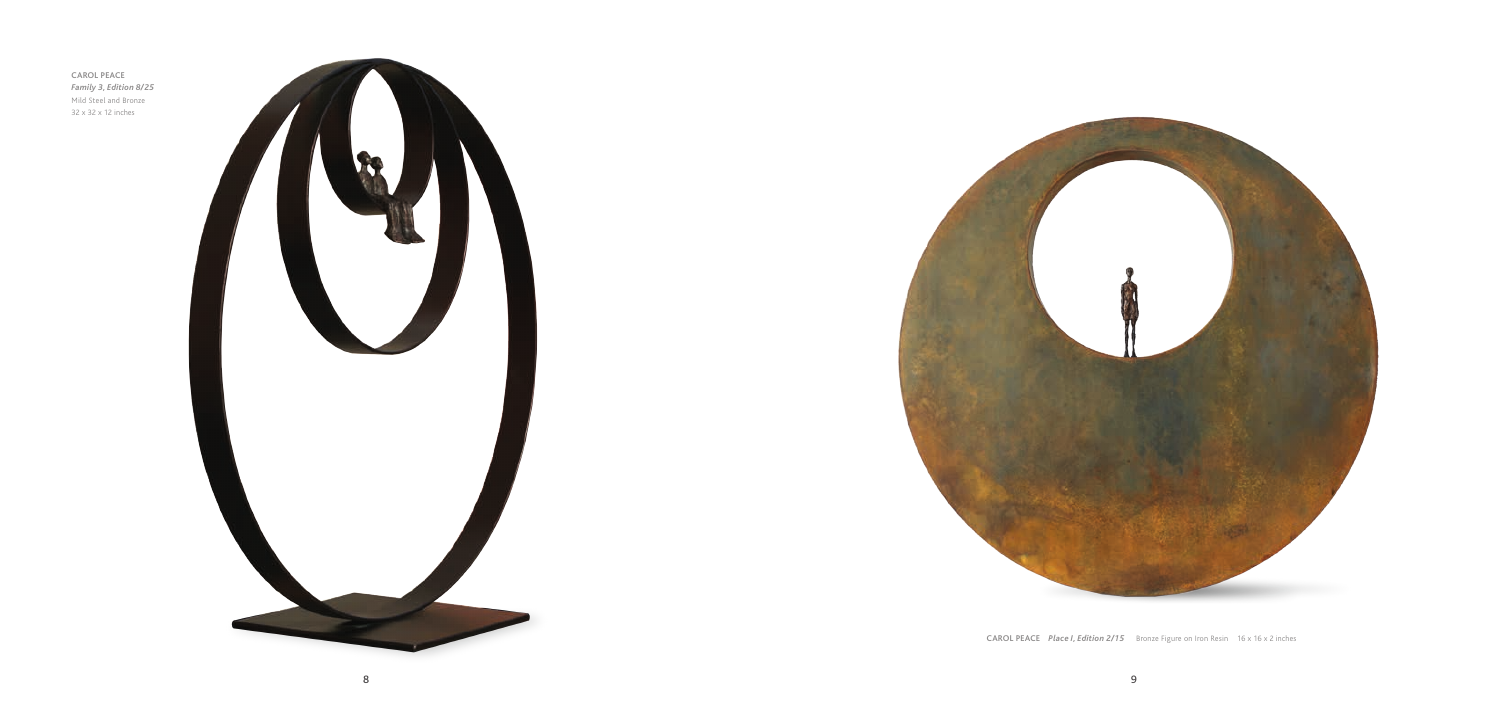



**ANDREW SQUIRE** *Elephant* Oil on canvas 20 x 24 inches **ANDREW SQUIRE** *Polar Bear* Oil on canvas 39 x 39 inches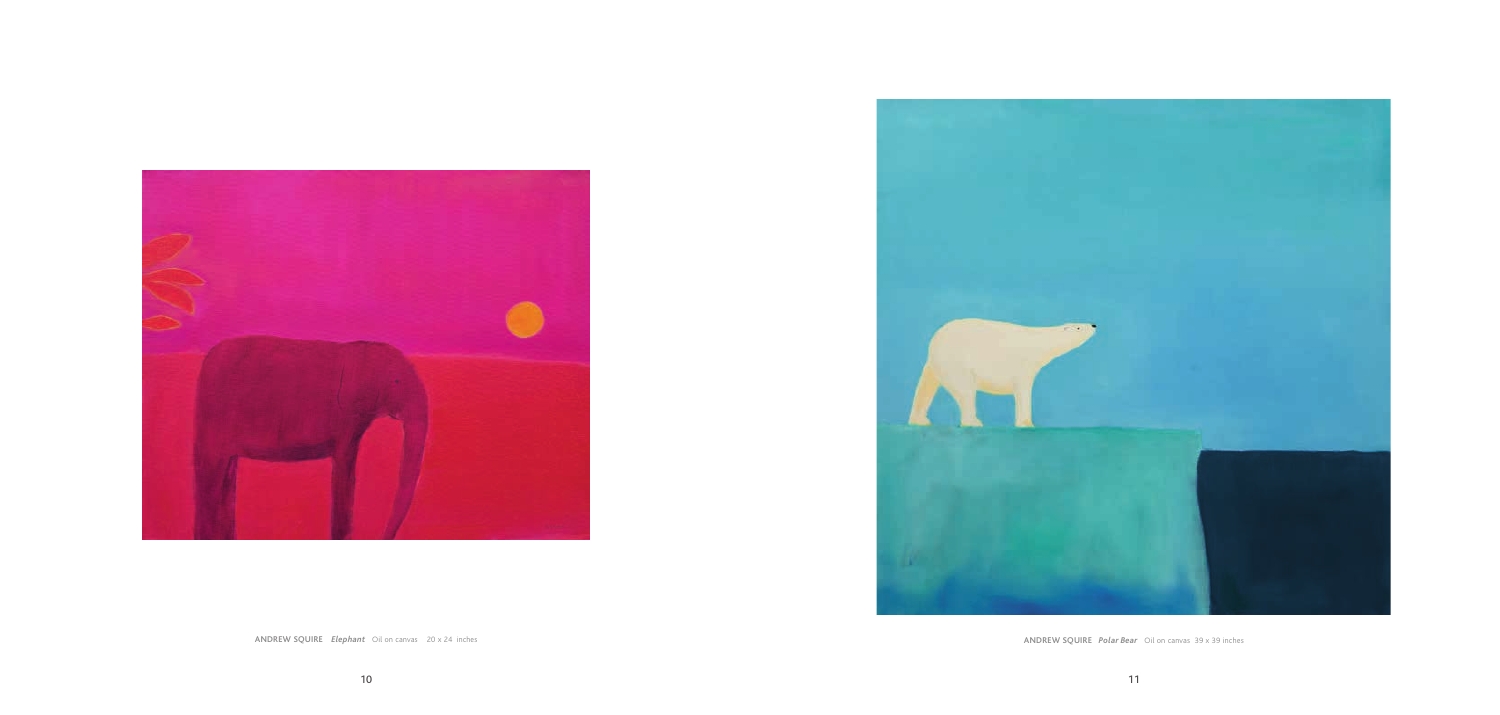**CAROL PEACE** *There You Are, Edition 1/25*  Bronze Resin 24 x 10 x 6 inches **CAROL PEACE** *Love Her, Edition 1/25* **CAROL PEACE** *Love Him, Edition 1/25* **CAROL PEACE** *Love Him, Edition 1/25* **Bronze 24 x 11 x 5** 







**ANDREW SQUIRE** *Lion* Oil on canvas 20 x 24 inches